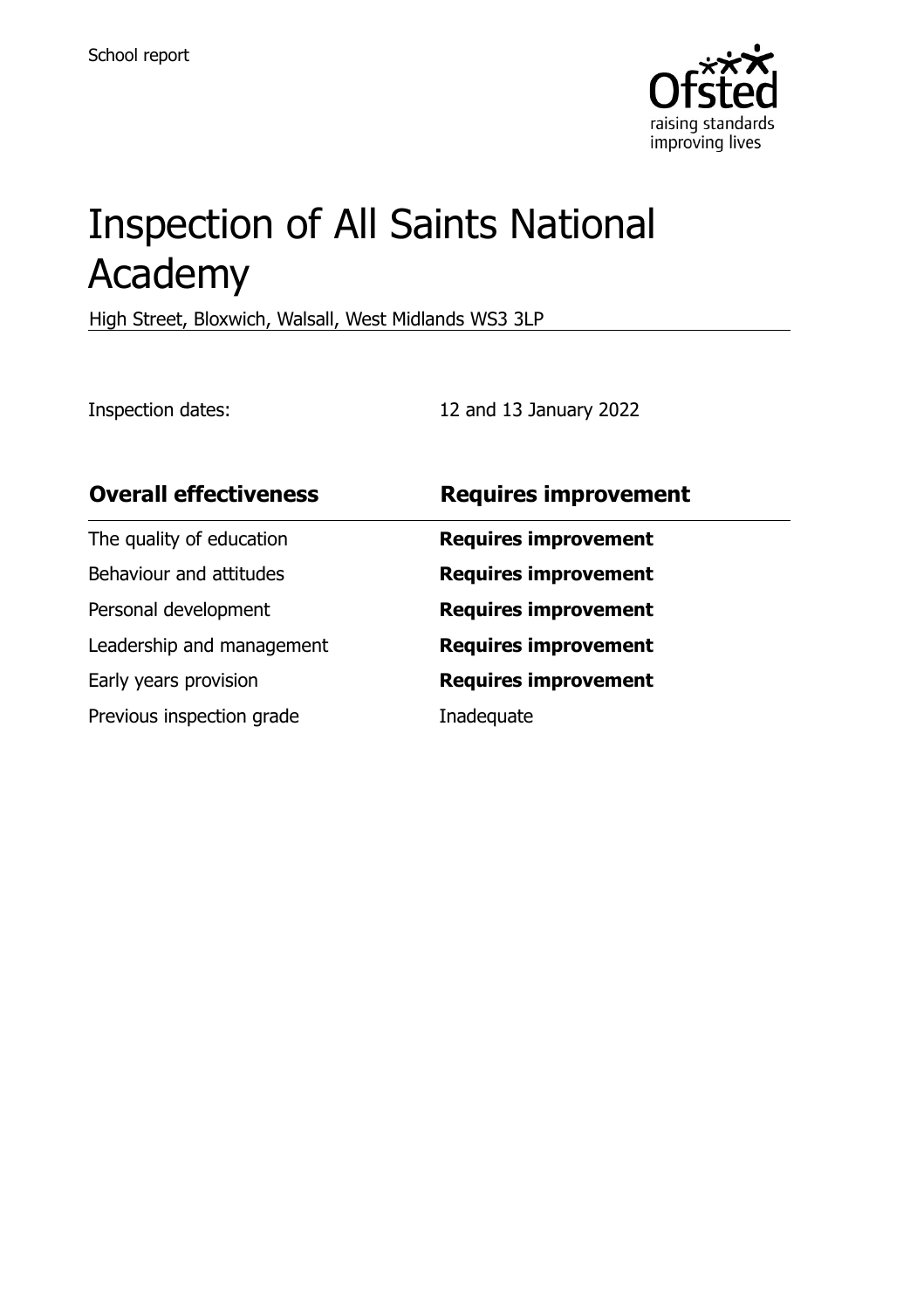

#### **What is it like to attend this school?**

All Saints National Academy is a warm, caring school where pupils are happy and feel safe. It is an improving school, but there is still work to do to ensure that pupils get a good education.

Leaders and staff want the best for pupils. However, their expectations are sometimes too low. Teachers spend too long revisiting basic skills and going back to starting points. This holds pupils back and they do not move on to new learning. Consequently, not all pupils achieve as well as they should in reading, writing and mathematics.

Pupils listen carefully to teachers and each other. They enjoy learning and finding out new things. However, when teachers do not explain activities clearly, some pupils lose focus in lessons or have to wait for adult help.

Pupils can recognise different types of bullying and know that it is wrong. Pupils know who they can talk to and are confident that adults sort out issues quickly.

Leaders make sure that pupils enjoy different experiences and learn new skills. For example, the school has its own 'master chef' who works with pupils to develop their cookery skills. Pupils also learn about money management through links with a local bank.

#### **What does the school do well and what does it need to do better?**

The trust has taken firm and decisive action since the previous inspection. They have increased the accountability of all leaders and staff. They work closely with the local academy committee (LAC). Together, trust members provide high levels of support and challenge. This has led to the school making stronger progress.

Leaders have recently changed the design of their curriculum. A subject-based approach has replaced the previous theme-led curriculum. Pupils now have a more balanced curriculum. Pupils are beginning to build subject-specific skills and knowledge more successfully, such as in history. However, leaders have yet to review how consistently and effectively the intended curriculum is being delivered.

Staff have created a system to check how well pupils are achieving in different subjects, with support from the trust. However, these checks have not yet been implemented in all subjects. This means that leaders do not yet know how well pupils are doing, or who needs more support.

Developing the early years has been a priority of the school. Staff have worked hard to improve the classroom environment. Children enjoy sitting in the book corner and sharing their favourite stories with a friend. They also enjoy the wide range of activities planned to build their early skills. However, limited use is made of the outdoor area to extend and develop children's physical, social and language skills.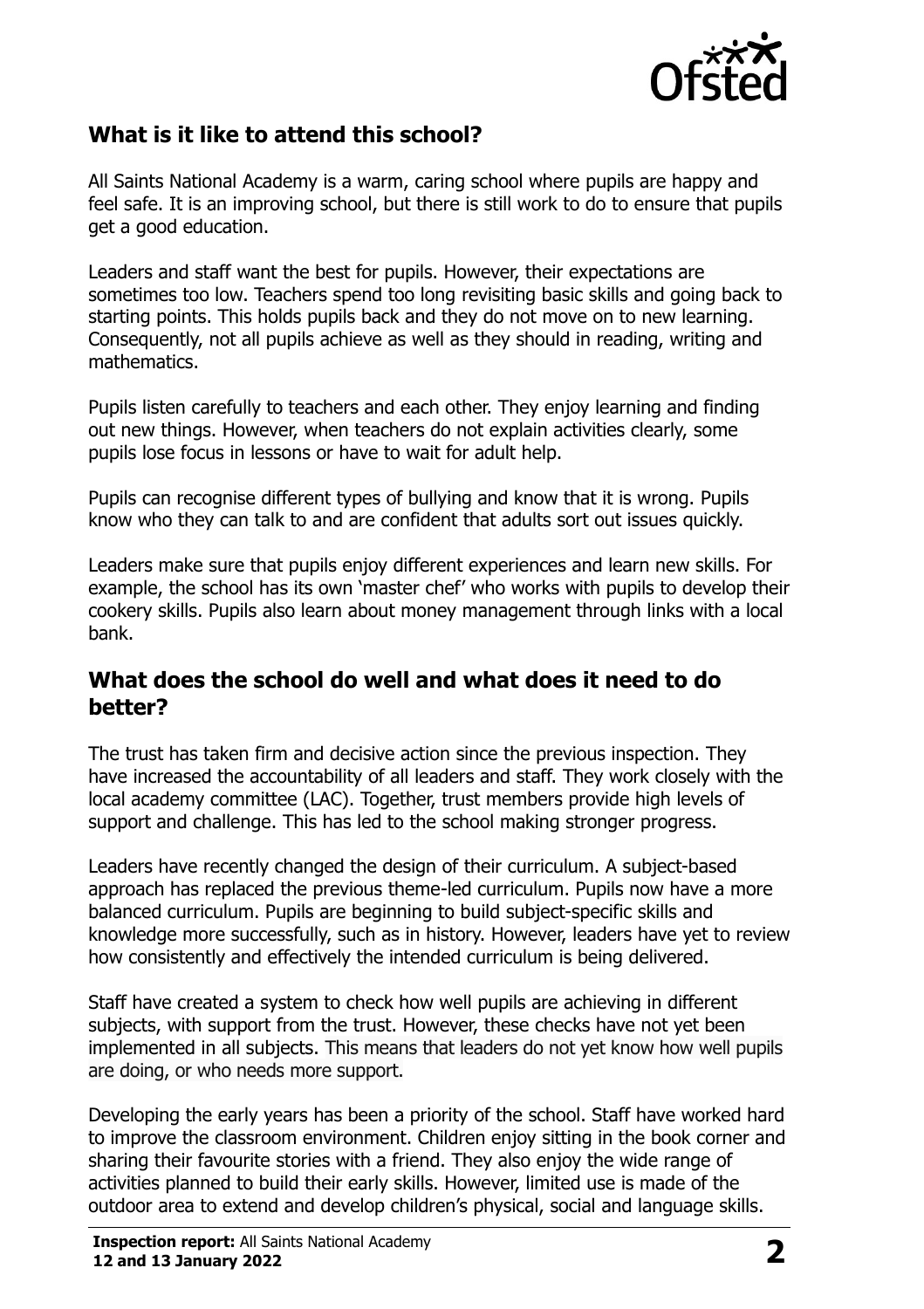

Daily story time helps pupils develop a love of stories. Teachers use good-quality texts in all classes to support pupils' reading development. Pupils have daily reading lessons, and phonics is taught from the outset. Books match pupils' abilities. However, a large number of pupils do not read regularly at home. While staff hear most pupils read in school during the week, there is not enough support given to the lowest-ability pupils. As a result, these pupils do not catch up quickly enough to become confident and fluent readers.

Most pupils with special educational needs and/or disabilities (SEND) receive extra adult support in class or individually in the afternoon. Specialist support is also accessed for those with significant difficulties. However, sometimes, the work given to pupils is not well matched and resources do not help pupils achieve as well as they could.

Not all staff have consistently high expectations of what pupils know and can do in reading, writing and mathematics. Teachers overly repeat and cover previous work with the whole class rather than moving pupils on to new learning. This limits pupils' progress and reduces the number who can reach the expected standards for their age.

Most pupils behave well. Staff record all incidents in the school system. They also track pupils' attendance carefully. Despite the pandemic, attendance is improving. This is because leaders have worked hard to reduce persistent absences and build positive relationships with parents. However, leaders do not analyse the data they collect for behaviour or attendance. Therefore, they do not know if these areas are improving or declining.

Leaders have found creative ways to ensure that pupils have continued to experience a wide range of opportunities during the pandemic. For example, pupils enjoyed a virtual pantomime before Christmas. Personal, social and health education (PSHE) continues to help pupils respect each other and value differences. Pupils have a growing understanding of fundamental British values as this has been a recent focus area.

## **Safeguarding**

The arrangements for safeguarding are effective.

Staff are vigilant about pupils' safety. They receive regular safeguarding training and quizzes to check their knowledge. They know the local risks and are clear about what to do if they have a concern. Any concerns are reported swiftly. They are followed up well. Leaders make sure all staff undergo detailed employment checks. These checks are recorded clearly on a well-organised central record.

Pupils learn how to stay safe as part of the curriculum. This includes learning about how to stay safe online. Visitors and collective worship sessions are also used to reinforce and share important safety messages.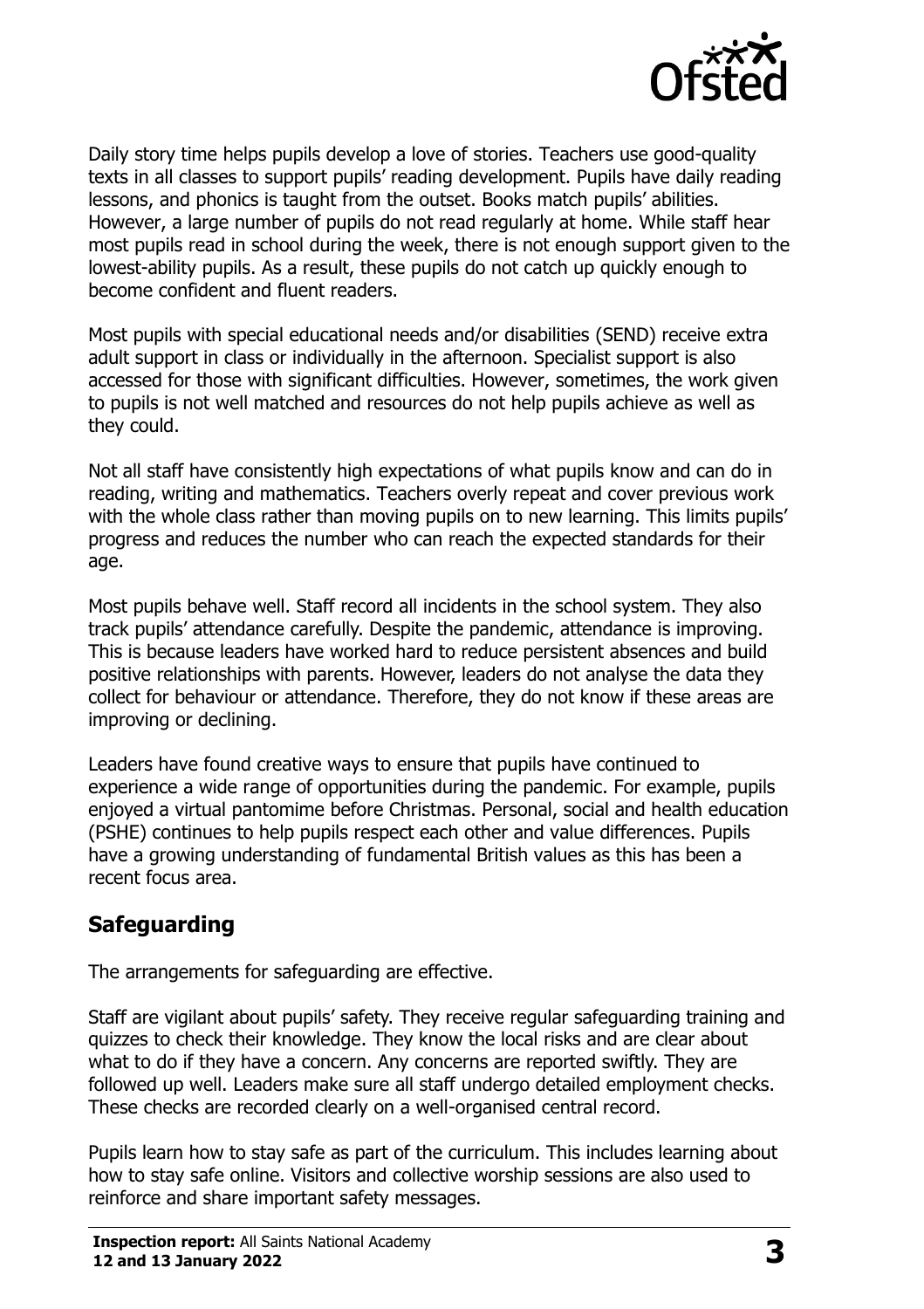

## **What does the school need to do to improve?**

#### **(Information for the school and appropriate authority)**

- The implementation and assessment of foundation subjects within the recently redesigned curriculum are at an early stage. Leaders should ensure that they review curriculum implementation regularly to check that it is delivered as intended. The school's agreed approach to assessment should also be implemented to determine how well pupils are achieving, pinpoint gaps in pupils' knowledge and amend the curriculum where needed.
- Opportunities for children in the early years to learn outdoors are not included in curriculum planning. This limits their progress in physical development and other areas of learning. Leaders should ensure that children have regular opportunities to undertake planned activities in a high-quality outside environment.
- Staff do not regularly hear lower-ability pupils read. As a result, these pupils are not catching up quickly. Leaders should ensure that these pupils are given the support needed to improve their reading skills in school and at home.
- Most pupils with SEND are identified early and accurately. However, resources and adult support are not matched well enough to some pupils' needs. As a result, these pupils do not achieve as well as they could. Leaders should ensure that suitable resources are well matched and adult support is targeted appropriately.
- Teachers' expectations of what pupils can achieve in reading, writing and mathematics are too low. As a result, not all pupils achieve as well as they should and standards remain low, including in the early years. Leaders should ensure that teachers move pupils on to more challenging work when they show they are ready in order to raise standards across the school.
- Leaders do not analyse patterns of behaviour and attendance using the information they collect. Consequently, they are unable to explain whether these aspects are improving or declining. Leaders should use this information to better detect any patterns or trends and evaluate whether the actions they have taken are effective.

## **How can I feed back my views?**

You can use [Ofsted Parent View](http://parentview.ofsted.gov.uk/) to give Ofsted your opinion on your child's school, or to find out what other parents and carers think. We use Ofsted Parent View information when deciding which schools to inspect, when to inspect them and as part of their inspection.

The Department for Education has further quidance on how to complain about a school.

If you are the school and you are not happy with the inspection or the report, you can [complain to Ofsted.](http://www.gov.uk/complain-ofsted-report)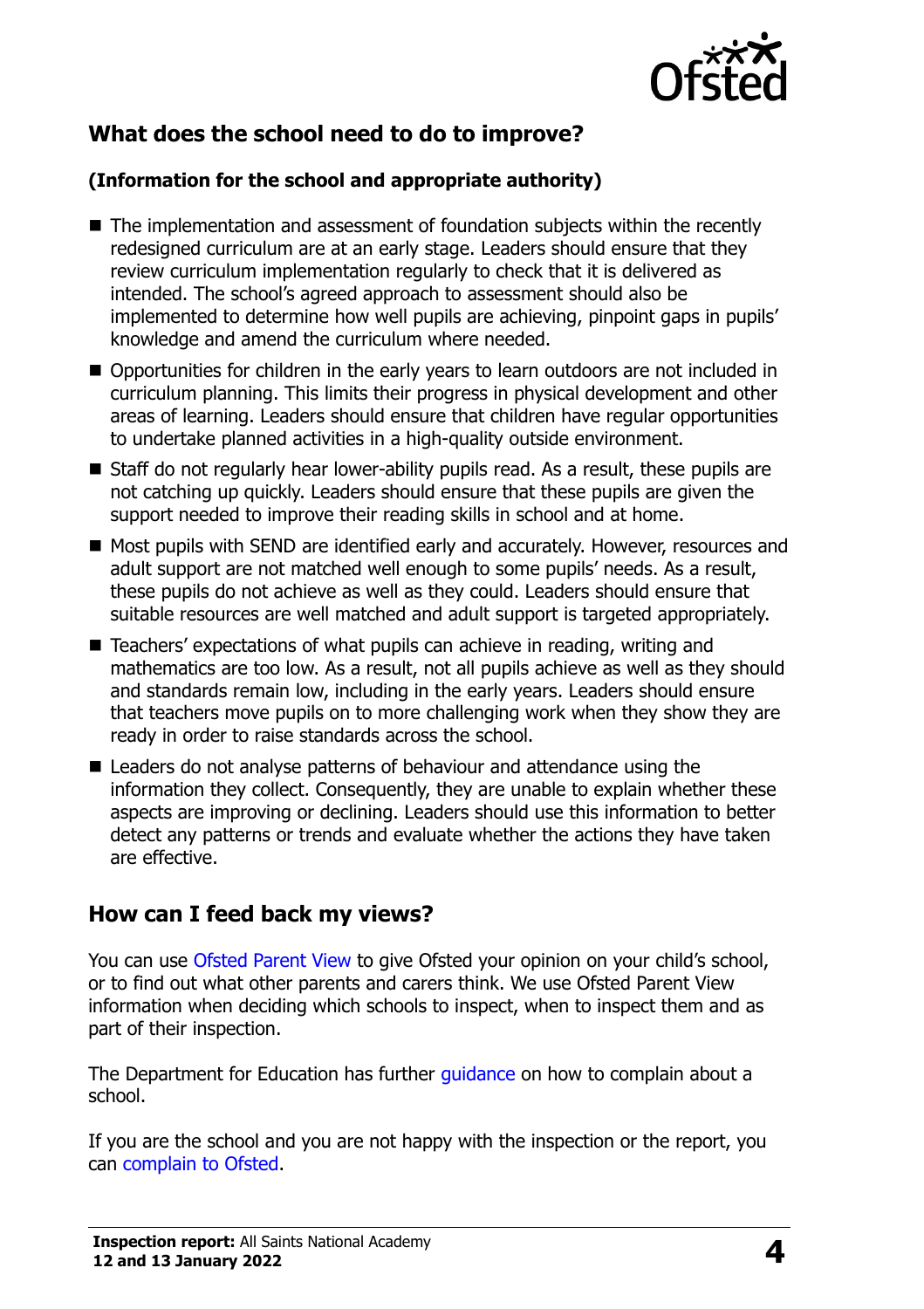

# **Further information**

You can search for [published performance information](http://www.compare-school-performance.service.gov.uk/) about the school.

In the report, '[disadvantaged pupils](http://www.gov.uk/guidance/pupil-premium-information-for-schools-and-alternative-provision-settings)' refers to those pupils who attract government pupil premium funding: pupils claiming free school meals at any point in the last six years and pupils in care or who left care through adoption or another formal route.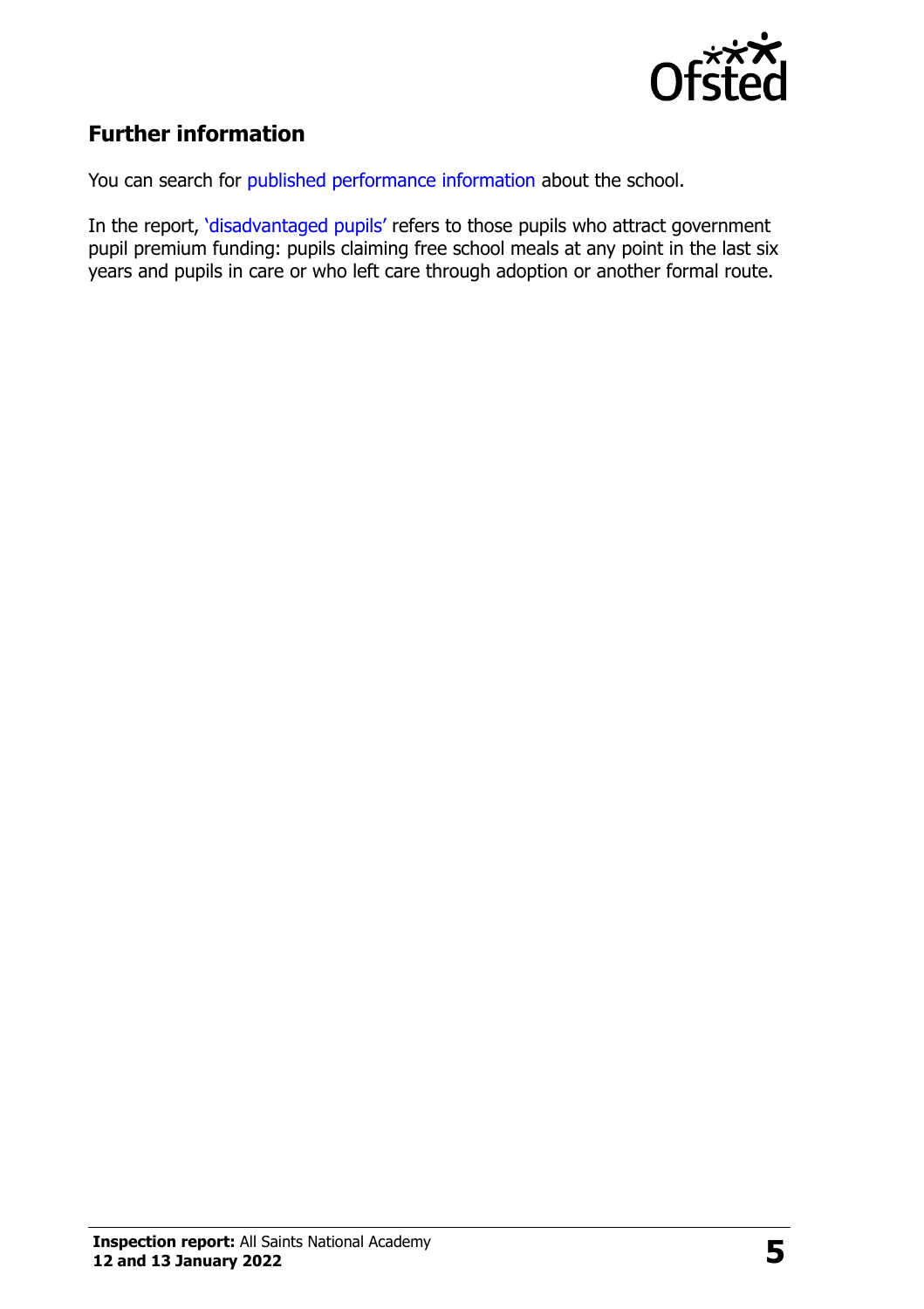

#### **School details**

| Unique reference number             | 141410                                                          |  |
|-------------------------------------|-----------------------------------------------------------------|--|
| <b>Local authority</b>              | Walsall                                                         |  |
| <b>Inspection number</b>            | 10211765                                                        |  |
| <b>Type of school</b>               | Primary                                                         |  |
| <b>School category</b>              | Academy sponsor-led                                             |  |
| Age range of pupils                 | 4 to 11                                                         |  |
| <b>Gender of pupils</b>             | Mixed                                                           |  |
| Number of pupils on the school roll | 273                                                             |  |
| <b>Appropriate authority</b>        | Board of trustees                                               |  |
| <b>Chair of trust</b>               | <b>Alison Primrose</b>                                          |  |
| <b>Head of school</b>               | Michelle Skidmore                                               |  |
| Website                             | www.asna.walsall.sch.uk                                         |  |
| Date of previous inspection         | 8 and 9 June 2021, under section 8 of<br>the Education Act 2005 |  |

## **Information about this school**

- The principal left the school in September 2021. The vice-principal has been appointed as head of school and an executive principal from within St Chad's Multi-Academy Trust has been seconded until April 2022.
- The school was inspected under section 48 in 2017. The next inspection is due this year, but it is not known when this will happen due to the delay caused by the pandemic.
- The school does not use alternative provision.

## **Information about this inspection**

The inspectors carried out this inspection under section 5 of the Education Act 2005.

In accordance with section 13(4) of the Education Act 2005, Her Majesty's Chief Inspector is of the opinion that the school no longer requires special measures.

This was the second routine inspection the school received since the COVID-19 pandemic began. Inspectors discussed any continued impact of the pandemic with school leaders and have taken that into account in their evaluation.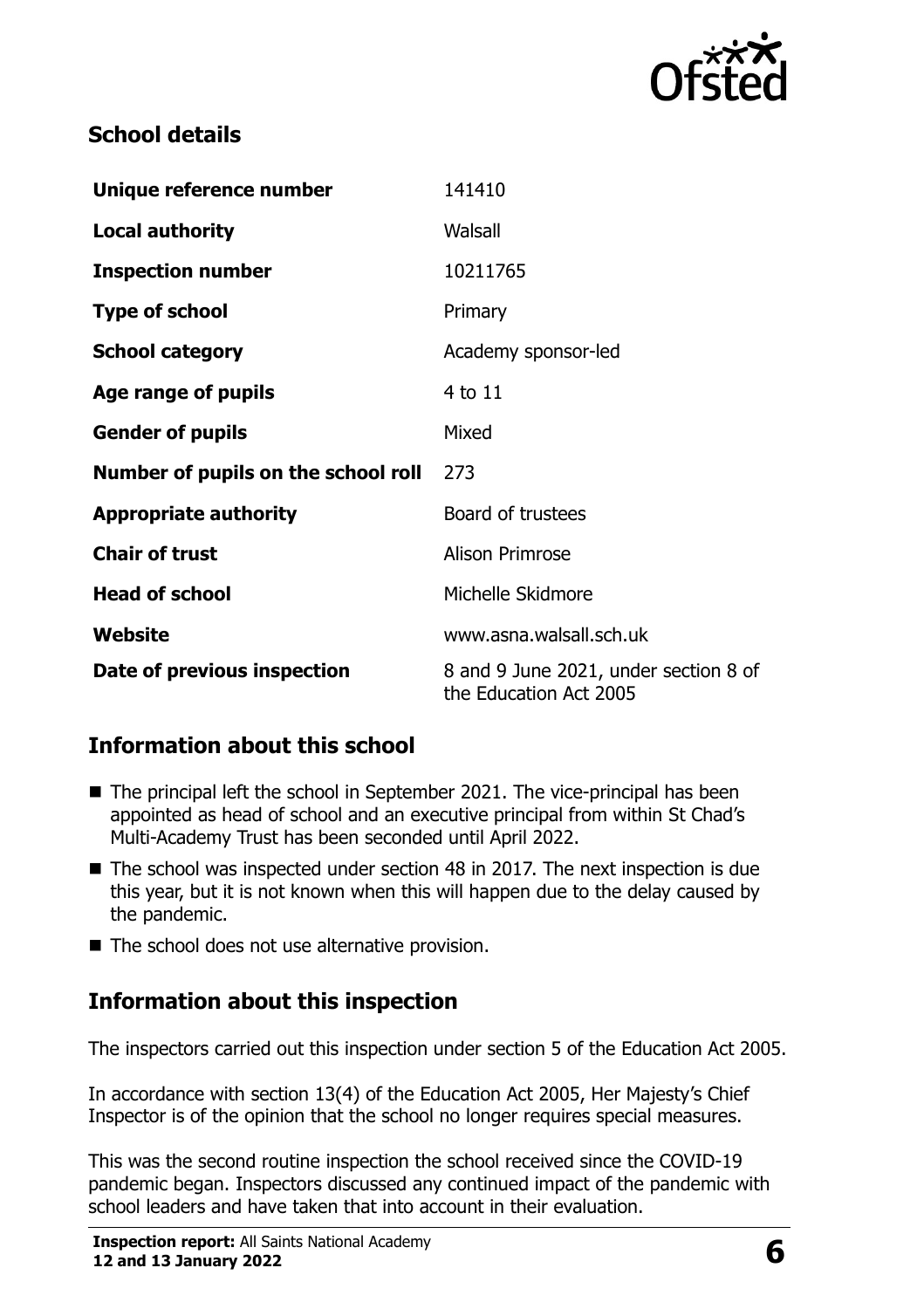

- The inspectors met with the executive principal, the head of school, the attendance and pastoral leader and subject leaders. Meetings were also held with members of the LAC and the chief education officer from the trust.
- The inspectors carried out deep dives in reading, English, mathematics, history and physical education. Inspection activities in these subjects included: lesson visits, discussion with staff and pupils, meeting with subject leaders and work scrutiny. The lead inspector also observed pupils reading.
- The inspectors considered a range of documents, including the school's selfevaluation and plans for improvement. Minutes of partnership board meetings and summary reports were also scrutinised. Inspectors also looked at records of behaviour, attendance and safeguarding.
- The inspectors observed pupils' behaviour in lessons and around school and talked to them informally about behaviour, bullying and welfare.
- The inspectors talked to parents at the start of the school day and considered the responses to the online questionnaire, Ofsted Parent View, and their free-text responses. They also reviewed the responses to the staff questionnaire and gathered the views of staff and pupils on site through discussion with these groups.

#### **Inspection team**

| Heather Simpson, lead inspector | Her Majesty's Inspector |
|---------------------------------|-------------------------|
| Steph Moran                     | Her Majesty's Inspector |
| Julie Griffiths                 | Ofsted Inspector        |